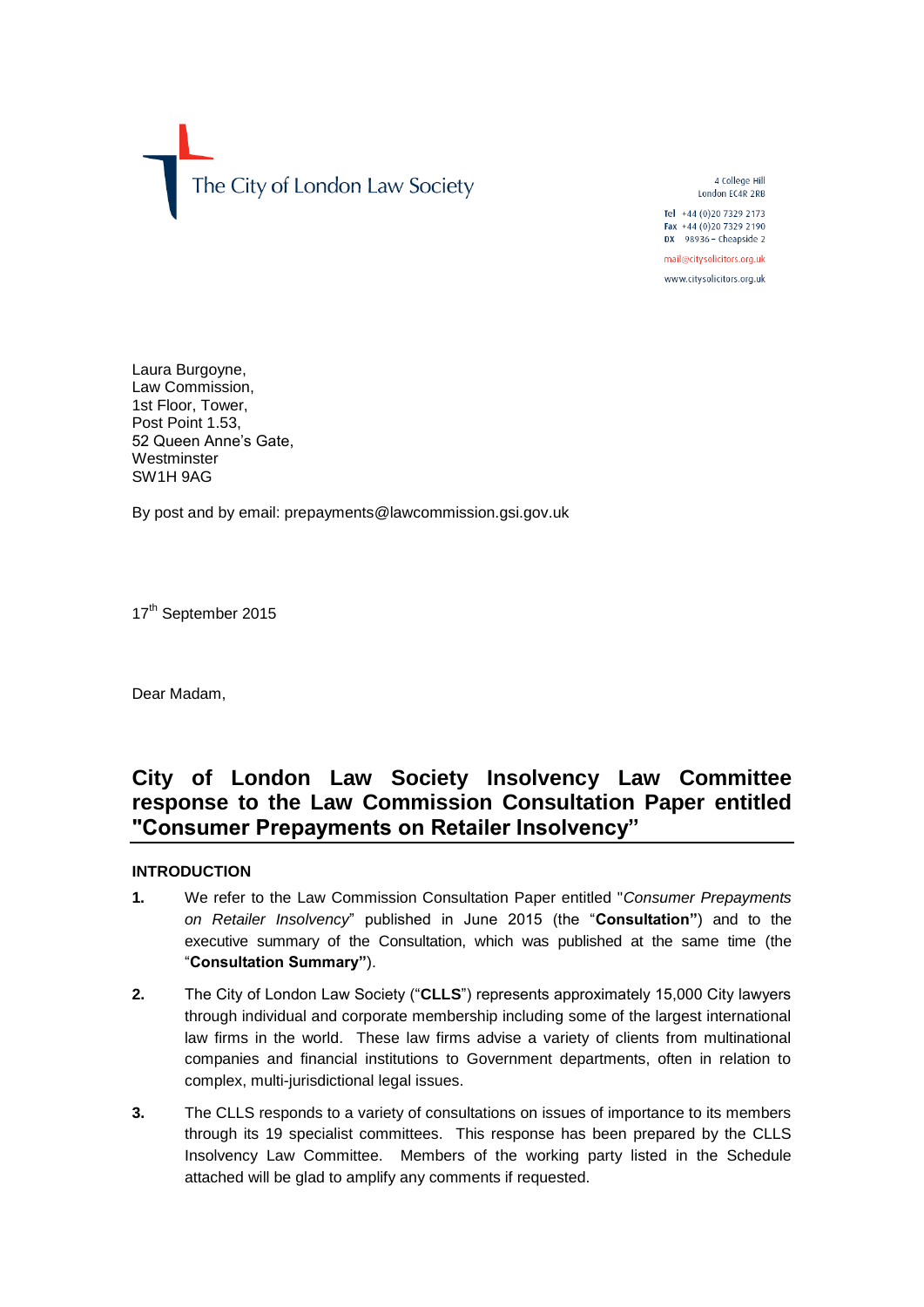### **GENERAL POINTS**

- **4.** The treatment of consumer prepayments and gift cards in a retail insolvency context is often a particularly emotive issue, as the law as it currently stands does not necessarily reflect the expectations of consumers. Our experience is that the resulting frustration and anger felt by customers is often taken out on employees and other front line staff, who may themselves be facing redundancy as a result of the retailer's insolvency. We therefore welcome the fact that the Consultation is focusing on these problematic areas.
- **5.** We agree with the Commission's view,<sup>1</sup> following the approach adopted by the Cork Committee, that consumer claims as a whole should not be moved up the repayment hierarchy and that they should therefore not be given priority over the claims of the company's other unsecured creditors.
- **6.** We are, however, not convinced that an overwhelming case has been made out for providing additional protection in relation to certain limited categories of consumer claims, thereby potentially giving customers different levels of protection depending on:
	- (i) their status under the Consumer Rights Act 2015;
	- (ii) the method used for making payment; and
	- (iii) whether the loss which they suffered related to defective goods, the payment of a deposit, the purchase of a gift voucher, the making of a misleading statement when goods were sold to them, being given a credit voucher on a return of goods or losing extended warranty protection.

There is a risk that introducing such measures could simply increase uncertainty and customer confusion, rather than creating the transparency which the Commission is seeking to achieve.

- **7.** In addition, the Consultation assumes at several points<sup>2</sup> that a person who is not a consumer would be in a better position to assess the relevant credit risk and that they should therefore be given less protection, or a lower priority on insolvency, than consumers. We would question whether this assumption is correct, as small suppliers, such as the *City Link* delivery drivers, or individual contractors, such as cleaners, cannot realistically be said to have made a more informed credit decision, when choosing to go to work, than an individual customer when ordering a new kitchen. Moreover, a customer has an unrestricted choice as to which retailer to use; people such as cleaners or the *City Link* drivers cannot as easily choose to turn up for work somewhere else.
- **8.** We would also question whether it is correct to adopt a "one size fits all" approach in relation to some of the proposals set out in the Consultation. While this approach is unavoidable in some cases, given the confusion that could result from having different levels of consumer protection depending on the size of the retailer, it is important to bear in mind, particularly when considering the possibility of further mandatory regulation, that the retail sector covers a very wide spectrum, ranging from listed PLCs with multiple outlets to charity shops and sole traders with market stalls.
- **9.** Overall, we would therefore prefer a "light touch" approach, which encourages best practice, does not penalise unsecured creditors and avoids unnecessary complexity and regulation, particularly if such regulation could result in increased costs being passed on to the customer. We believe that many elements of a solution which meets these

<sup>1</sup> Set out in Section 12.7 of the Consultation. 2

Including at Section 7.3(2) of the Consultation Summary.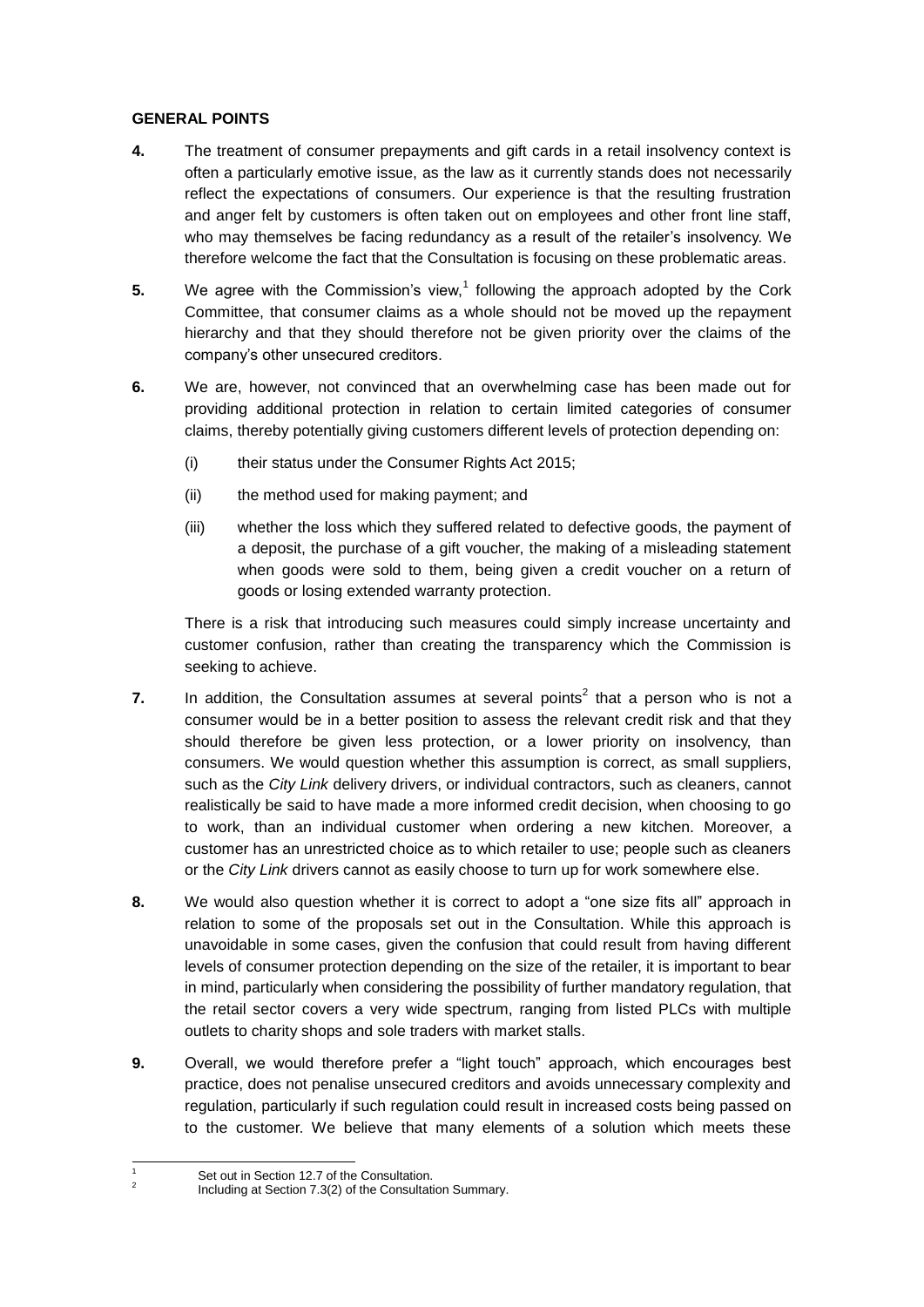requirements are already in place, but that they are either not fully understood or not publicised sufficiently.

- **10.** We would therefore suggest that the Commission's recommendations should focus on proposals to:
	- (i) publicise both the existing chargeback scheme and the protection provided by Section 75 of the Consumer Credit Act 1974 (the "**CCA**"), in order to increase consumer awareness of the benefits of making prepayments using a credit or debit card rather than paying by cheque or by cash;
	- (ii) introduce a new Statement of Insolvency Practice (SIP), as proposed in Section 9.12 of the Consultation, to make it clear that insolvency practitioners should provide consumer creditors with information about how to obtain a refund, either (if they used a credit card) pursuant to Section 75 of the CCA or (if they used a debit card) by raising a chargeback $^3;$
	- (iii) require all card issuers to provide consumers with a brief explanation of how to obtain a refund under either Section 75 of the CCA or the chargeback scheme, including details of situations in which consumers may be entitled to a refund, what documentation needs to be provided to support a claim for a refund and contact details if the consumer wants to make a claim; and
	- (iv) explore whether there is a potential market for establishing a bonding scheme for retailers who accept prepayments above a certain level.

While possibly outside the scope of the Consultation, we also believe that it may be worth considering whether charging (sometimes significant) supplements when goods or services are paid for by credit card may be incentivising cost conscious purchasers to pay by cash or by cheque rather than by credit card, despite the additional risks that this may entail.

Save for the bonding scheme, we appreciate that these measures do not specifically assist those who make payment using cash or by cheque, but we believe that it would be better to encourage consumers to make payments by other means than to put in place complex and potentially confusing measures which might offer a partial solution but which might also have knock-on effects in other areas (which we have sought to highlight in our response) and which might also have unintended consequences.

### **SPECIFIC PROPOSALS**

### **Proposal 1(a) – Insolvency practitioners should give information to consumer creditors about potential chargeback claims**

- **11.** We agree that, in the event of a retailer insolvency, insolvency practitioners should be encouraged to give information to consumers about the possibility of asking their card issuer to raise a chargeback, in the same way that customers are generally reminded about the statutory protection available to them if they paid by credit card.
- **12.** While noting the concerns expressed by some insolvency practitioners that telling consumer creditors to contact their card issuer, in order to raise a chargeback, might be seen as giving them preferential treatment, our experience is that insolvency

 $\mathbf{3}$ As a practical matter, this process may be assisted by establishing a specific website that consumer creditors could be referred to by any insolvency officeholder.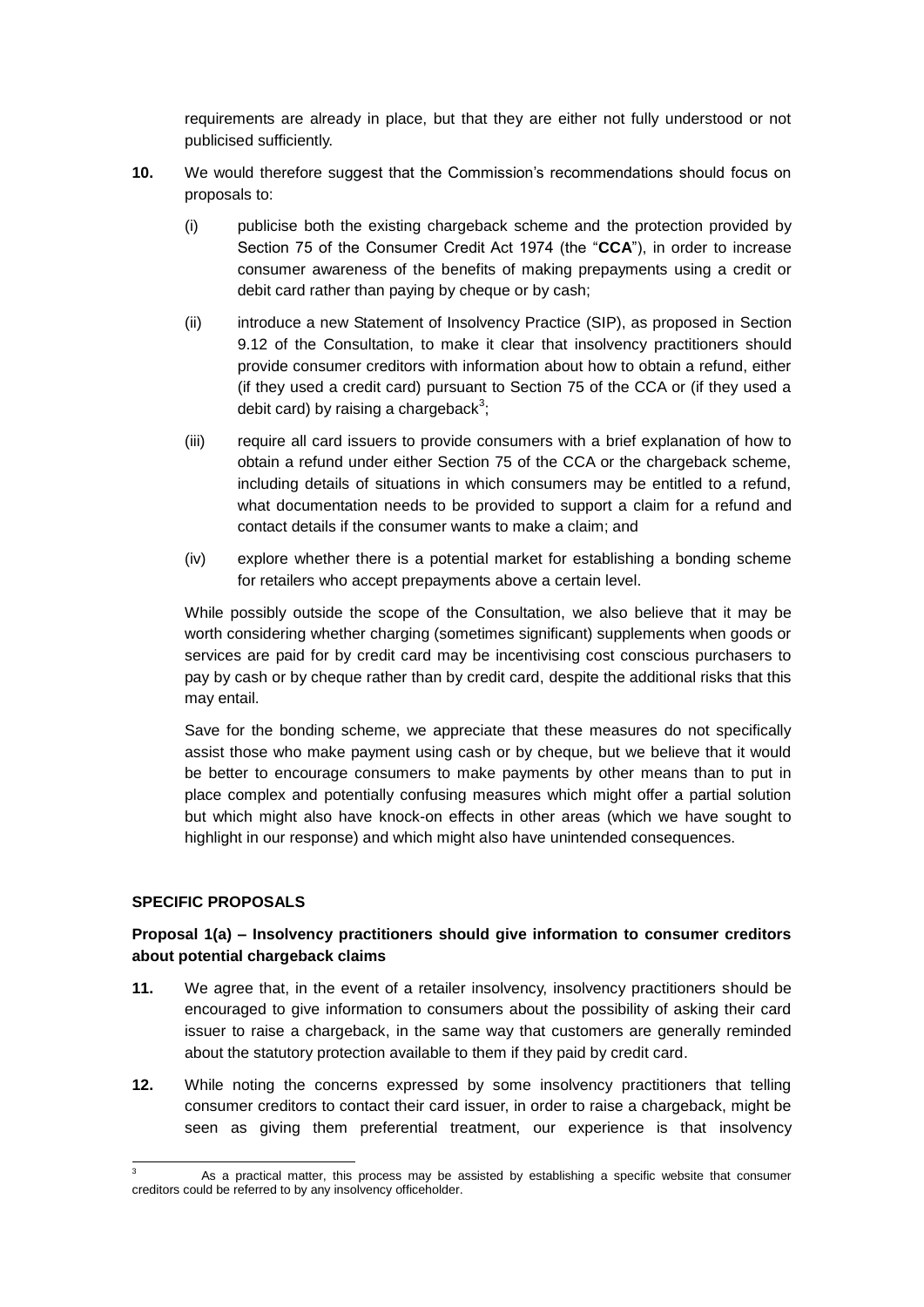practitioners (particularly those appointed in respect of larger retailers) will often make aggrieved customers aware of this possibility, sometimes through FAQ sections on the retailer's website.

**13.** Given the uncertainty identified in the Consultation as to what constitutes best practice in this respect, $4 \text{ we agree that there would be merit in the creation of a new Statement of }$ Insolvency Practice (SIP), as proposed in Section 9.12 of the Consultation, to encourage insolvency practitioners to provide consumer creditors with practical details about how to contact their card issuer in order to raise a chargeback.

### **Proposal 1(b) Insolvency practitioners should make available on the retailer's website a confirmation that the company is in administration or liquidation**

**14.** We believe that this point is already addressed in the Insolvency Act 1986 ("**IA**" or "**Insolvency Act**"), as Paragraph 45(1) to Schedule B1 to the Insolvency Act provides that:-

"*While a company is in administration, every business document issued by or on behalf of the company or the administrator, and all the company's websites, must state—*

- (a) *the name of the administrator, and*
- (b) *that the affairs, business and property of the company are being managed by the administrator."*
- **15.** Similar provisions apply:-
	- (i) to liquidators (Section 188(1)(b) IA);
	- (ii) to receivers (Section 39(1)(b) IA); and
	- (iii) where a moratorium is in force in relation to a proposed Company Voluntary Arrangement (Paragraph 16(1) to Schedule A1 to the Insolvency Act).<sup>5</sup>
- **16.** The more difficult point is the subsequent suggestion, contained in Section 9.13 of the Consultation that it might also be helpful to place a document on the retailer's website, which consumers could download and present to their bank, confirming that goods or services were unlikely to be delivered.
- **17.** In many cases, particularly in the retail sector, an administrator will not be in a position to make a definitive statement on this point, at least during the initial period following their appointment, as:-
	- (i) The administrator will be actively seeking purchasers for all or part of the business. The question of whether or not orders would be fulfilled will often depend on the outcome of that process, and the attitude taken by any potential purchaser; and
	- (ii) There will probably not be a hard and fast rule, at least at the outset, as to whether or not orders would be fulfilled, $<sup>6</sup>$  not least as this may depend on the</sup> size of deposit paid in respect of a particular order.

<sup>-</sup>As discussed in Section 9.11 of the Consultation.

<sup>5</sup> References to websites having been addressed in the Companies (Trading Disclosures) (Insolvency) Regulations 2008 (SI 2008/1897).

<sup>6</sup> As noted in Sections 8.14 and 8.15 of the Consultation Summary: "*In practice, problems are unlikely to arise*  where the consumer has paid only a small deposit. Here the administrators will be keen to complete the sale and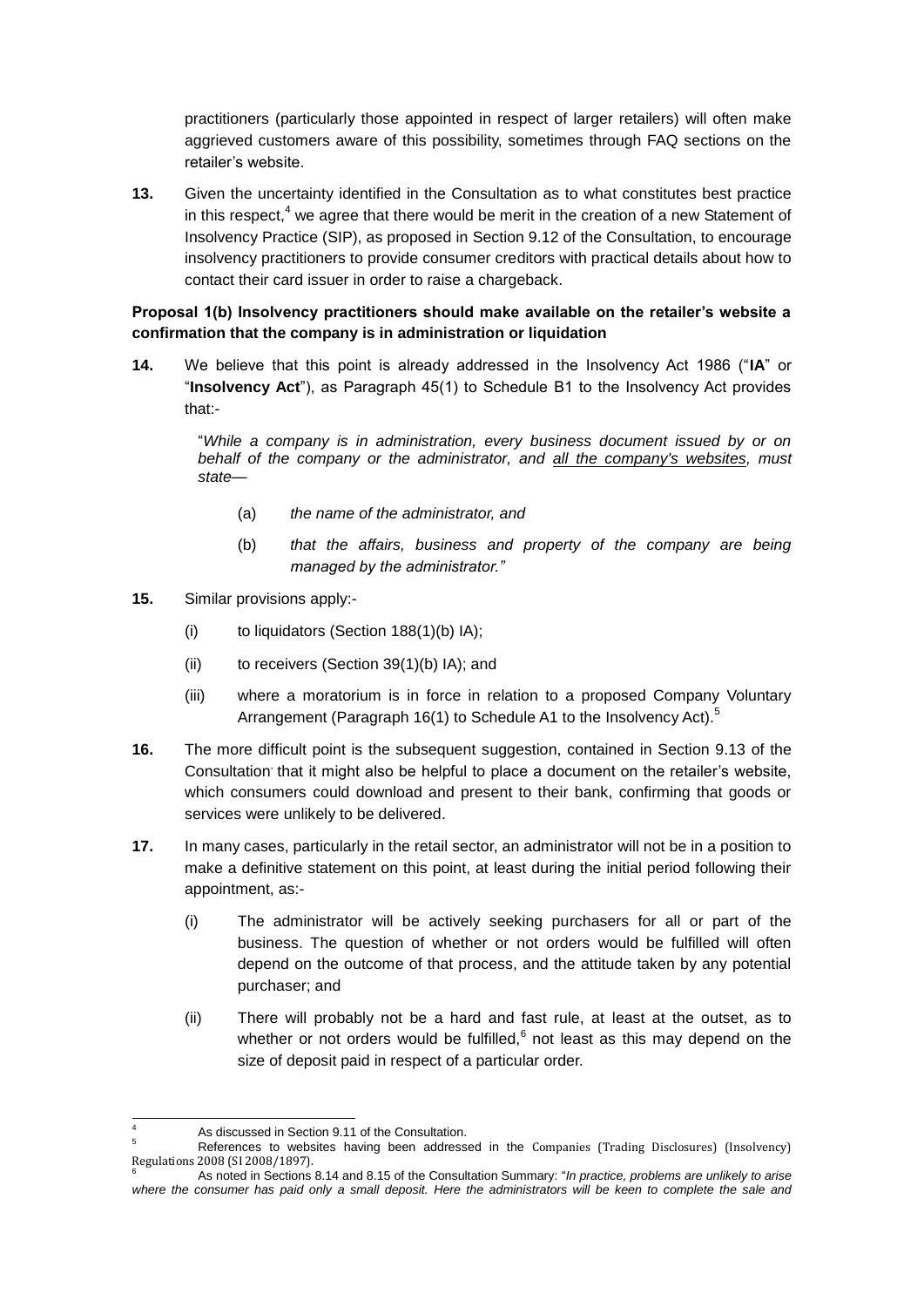A similar position would apply in liquidation, although there would be a significantly greater probability that orders would not be fulfilled.

**18.** As the administration progresses, the customer would expect to receive a communication from the administrator (albeit possibly only in the form of an update report) indicating how their claim was likely to be treated. The practical answer may therefore be that individual customers have to wait until they receive that communication before making a chargeback claim and that the 120 day deadline for submitting claims' should therefore be extended, when the retailer is in administration or liquidation, to take account of this.

### **Proposals 2 and 3 – Publicising chargeback**

- **19.** As noted on the *Which?* consumer rights website: "*Chargeback is not very well known about and some bank staff may not be aware of this rule*." We therefore agree that, in the interests of transparency, all card issuers should give consumers a brief explanation of how to raise a chargeback, with that explanation including:
	- (i) Contact details (including a phone number and website address);
	- (ii) Details of situations in which consumers may raise a chargeback and what documentation needs to be provided to the bank; and
	- (iii) A statement that consumers who think they have met with an unreasonable refusal may complain to the Financial Ombudsman Service.

If this information is provided on-line, the relevant card issuer should clearly distinguish between guides to chargeback aimed at customers and guides to chargeback aimed at retailers, as the latter are likely to be more focussed on issues such as fraud protection which could confuse or deter a customer who was simply trying to find out how to apply for a repayment.

- **20.** We can also see the merits of the argument that major card schemes such as Visa and MasterCard should provide a publicly available, authoritative, guide on the situations in which a chargeback may be available. We do, however, question how useful this would be to the general public, if "*authoritative*" is taken to mean "*comprehensive and legally binding*". Our concern in relation to this point is highlighted by the fact that the current MasterCard "*Chargeback Guide*" (October 2014 edition), which is available on-line, is around 574 pages long, including its appendices, with much of its content comprising very technical detail.
- **21.** We believe that there is also a good argument for encouraging banks to standardise both their chargeback procedures and the information which they require in an insolvency scenario. At the moment, each bank's process for completing the chargeback application tends to be slightly different, with some requiring the completion of a specific claim form and others simply asking a series of questions about the relevant transaction.
- **22.** We also agree with the provisional view reached by the Commission that chargeback arrangements should not be put onto a statutory basis, as:
	- (i) This could have potential cost implications, with the possibility of any increased costs being passed onto customers or retailers;

receive the balance of the payment. The greatest problems arise where the goods have been paid for in full, but *ownership has not passed. Here administrators have no commercial reason to complete the order."* Referred to in Section 5.36 of the Consultation.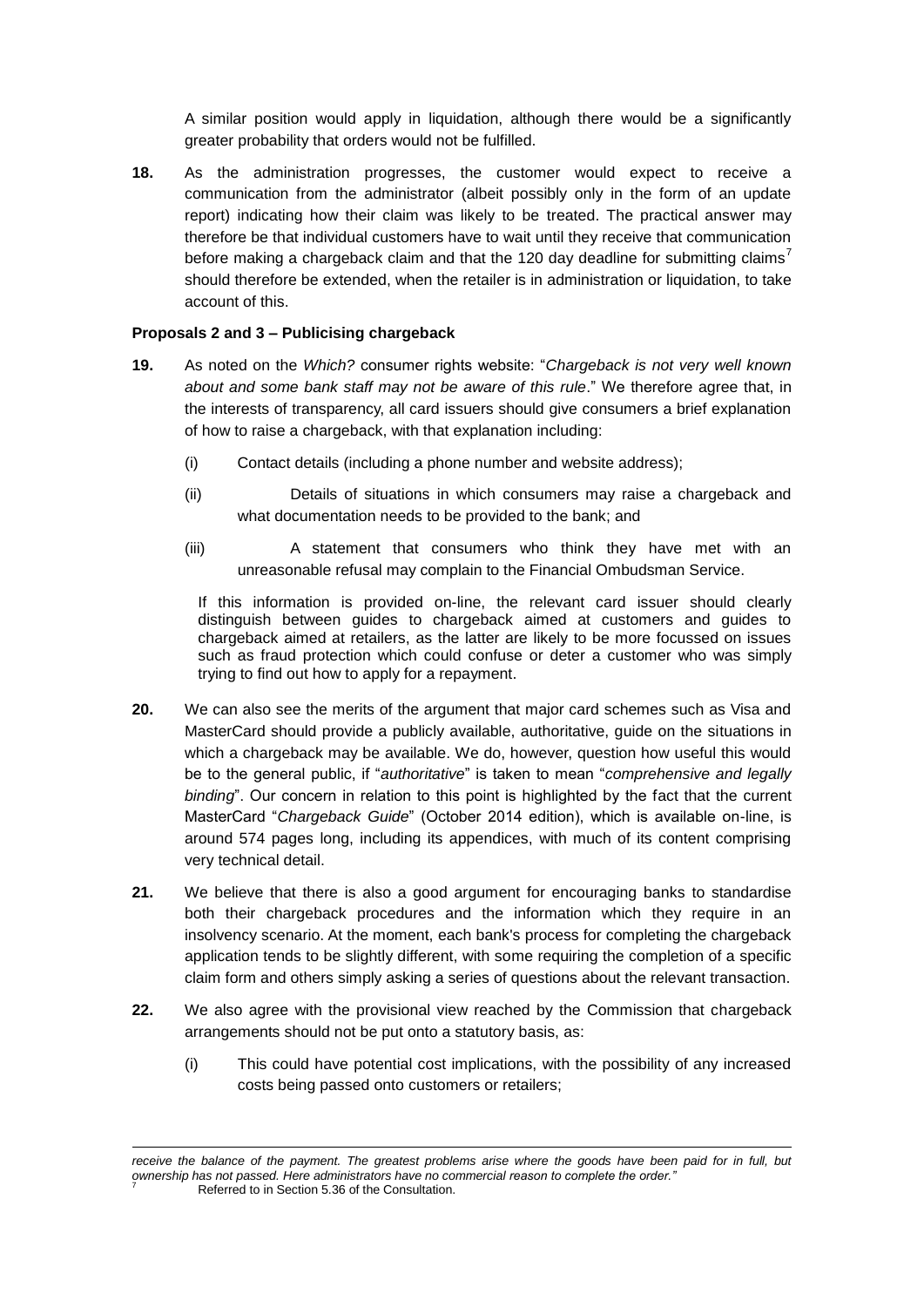- (ii) A mandatory regime might potentially cause a change in attitude on the part of the merchant acquirer when it comes to holding back funds; and
- (iii) It seems somewhat counter-intuitive, when considering a voluntary scheme that seems to work well, to impose further costs and regulation on those running the scheme, in case they were, at some future date, to change the way in which the scheme runs. The knowledge that any attempt to change the current voluntary scheme would invite regulatory intervention should, we believe, provide a sufficient deterrent to making any significant changes to the existing chargeback scheme.

### **Possible means of Protection – Directors' duties**

- **23.** The Consultation perhaps underestimates the impact that the combination of a director's fiduciary duties, wrongful trading legislation and the director disqualification regime would have on a director when he or she was considering (for example) whether or not to accept further prepayments at a time when their company was facing a real prospect of insolvency, particularly given recent changes to wrongful trading legislation which are intended to make claims against directors easier to pursue. While it is true that any recovery made in respect of a successful claim would not be available for specific creditors, in our view the existing regime should focus directors' minds.
- **24.** The Consultation Summary suggests<sup>8</sup> that "*Businesses with financial problems...may seek to increase prepayments from consumers in the knowledge that the goods or services may never be delivered. … This may provide an incentive for businesses and their floating charge holders to inappropriately require increased prepayments in the weeks and months leading up to insolvency.*". This suggestion does not reflect our general experience, when dealing with a properly advised board of directors, as they should be aware of the significant personal consequences of adopting such a course of action.

## **Possible means of Protection – Trusts**

- **25.** The potential use of trusts invites several questions, which perhaps highlight the potential complexities inherent in this solution. The first is that of whether all prepayments should be held on trust or whether the trust should only arise at a time when a company was facing financial difficulties (and, if so, what the trigger for the creation of the trust would be)?
- **26.** If all prepayments, whenever made, were to be held on trust, it would presumably follow that they would either be paid into a segregated trust account (in which case there would typically be a risk of a shortfall caused by delays in the cash sweep mechanism and/or administrative errors) or that some form of statutory trust would arise (possibly similar to that arising under the CASS rules so that money is automatically held on trust and then, following the occurrence of an insolvency event, pooled and divided between those who have made prepayments). In either case, there would be two options:
	- (i) The first is that the retailer would be able to use all or part of the prepayment to pay the supplier in question or, potentially, to cover the costs of running its business (in which case the cash might only be in the trust account for a relatively short time, and the resulting value of the trust mechanism might be relatively limited).

-

At Section 3.6.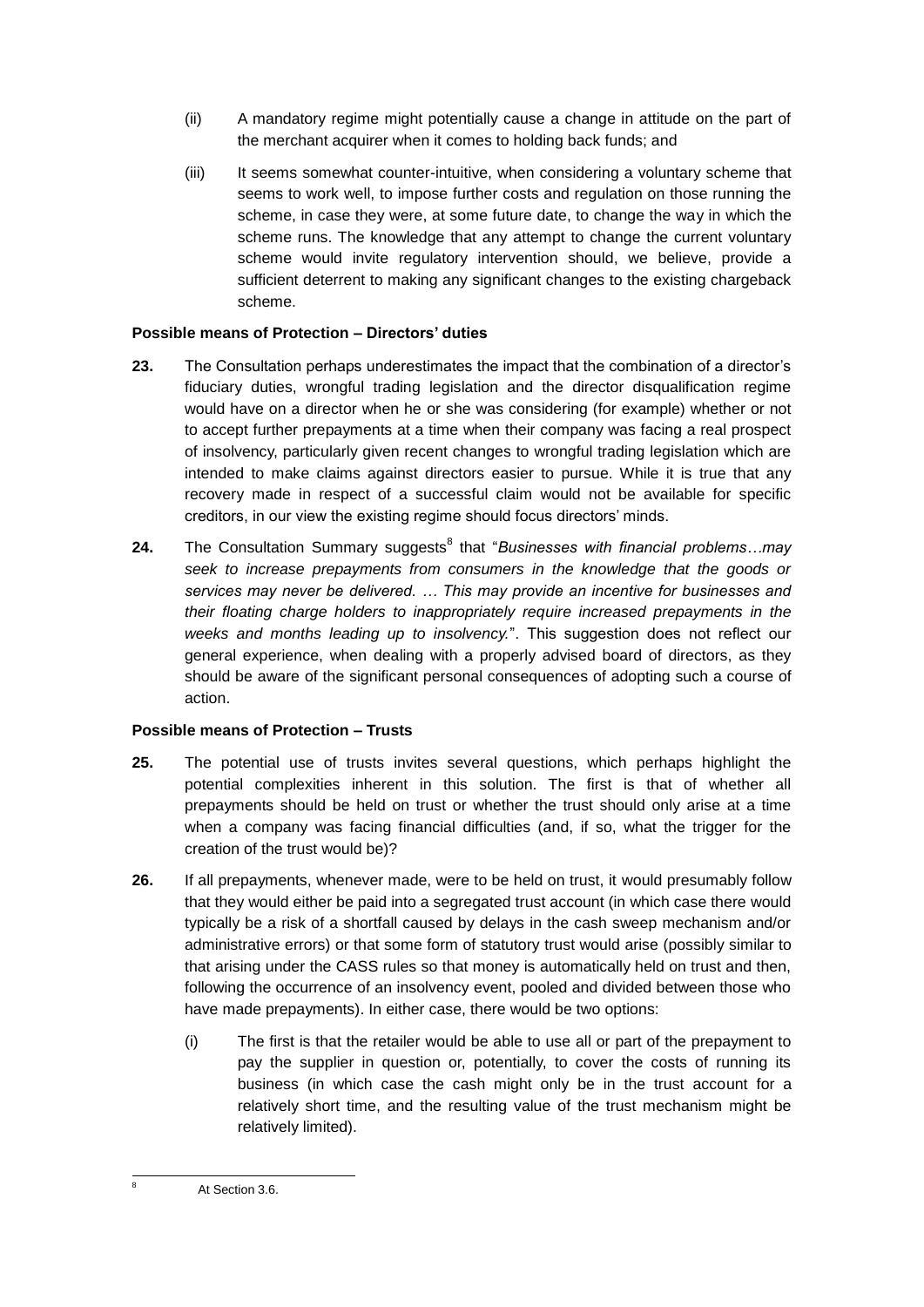- (ii) The second is that the prepayment would be retained until delivery of the ordered goods to the customer (in which case the retailer would have to fund the purchase of those goods out of its own resources, with the customer prepayment simply providing a deposit to ensure that the customer paid for the goods when delivered).
- **27.** The possibility that all prepayments, whenever made, should be held on trust would seem to penalise the retailer, potentially putting pressure on liquidity (depending on the circumstances in which monies could be withdrawn from the trust account) and imposing additional administrative, legal, trustee and accountancy costs (which might disproportionately impact small to medium size businesses) while providing no significant benefit for the consumer, as long as the retailer continued to trade successfully.
- **28.** The alternative option, as noted in the Consultation, would be for the company to decide, when confronted with significant financial difficulties, to set up a trust to protect future consumer prepayments. The risks inherent in adopting this option would seem to be that:
	- (i) Creating a last minute trust of this nature in very challenging circumstances can lead to imperfect structures, the validity of which may be challenged on insolvency:<sup>9</sup>
	- (ii) Taking this route may create additional liquidity issues for the company, at a time when its working capital is likely to be very constrained; and
	- (iii) Directors may be criticised for protecting prepayments in this way if they did not also take steps to protect other new exposures incurred by the company after the date on which the trust arrangement was set up. How, faced with the prospect of insolvency, could directors justify protecting some new creditors but not others, whether consumers, suppliers or employees?
- **29.** As a practical matter, the "last minute" trust option may do little to reassure customers, as they would only know about the existence of the trust if its creation was publicised, but the company in question would normally be extremely reluctant to do so. Announcing that the company's directors felt that its financial position had become so precarious that it was now necessary to create a trust mechanism of this nature would be expected to significantly hasten the demise of the retail business, as suppliers and credit insurers took immediate (and drastic) steps to protect their position.
- **30.** It is also likely that such a trust structure would provide an incomplete solution. It is anticipated that there would often be a shortfall in the identified trust assets, either due to administrative or financial reasons, or because the timing of the creation of the trust will leave some consumers without protection.
- **31.** In summary, there will always be circumstances in which it is appropriate to establish a trust in order to protect new exposures incurred at a time when the future of a business is uncertain, but any attempt to make the creation of trusts mandatory is likely to create a legal minefield which will, at best, lead to increased costs and bureaucracy.

### **Possible means of Protection – a statutory "consumer charge"**

 $\overline{9}$ Given the risks inherent in creating last minute trust arrangements, and the fact that negotiating the terms of such trusts can prove an unhelpful distraction at a time when management efforts should be focussed on saving the business, we can see, in answer to Question 7 of the Consultation, the potential advantages of developing a series of standard trust deeds which businesses could use to protect consumer prepayments, should they decide to go down this route.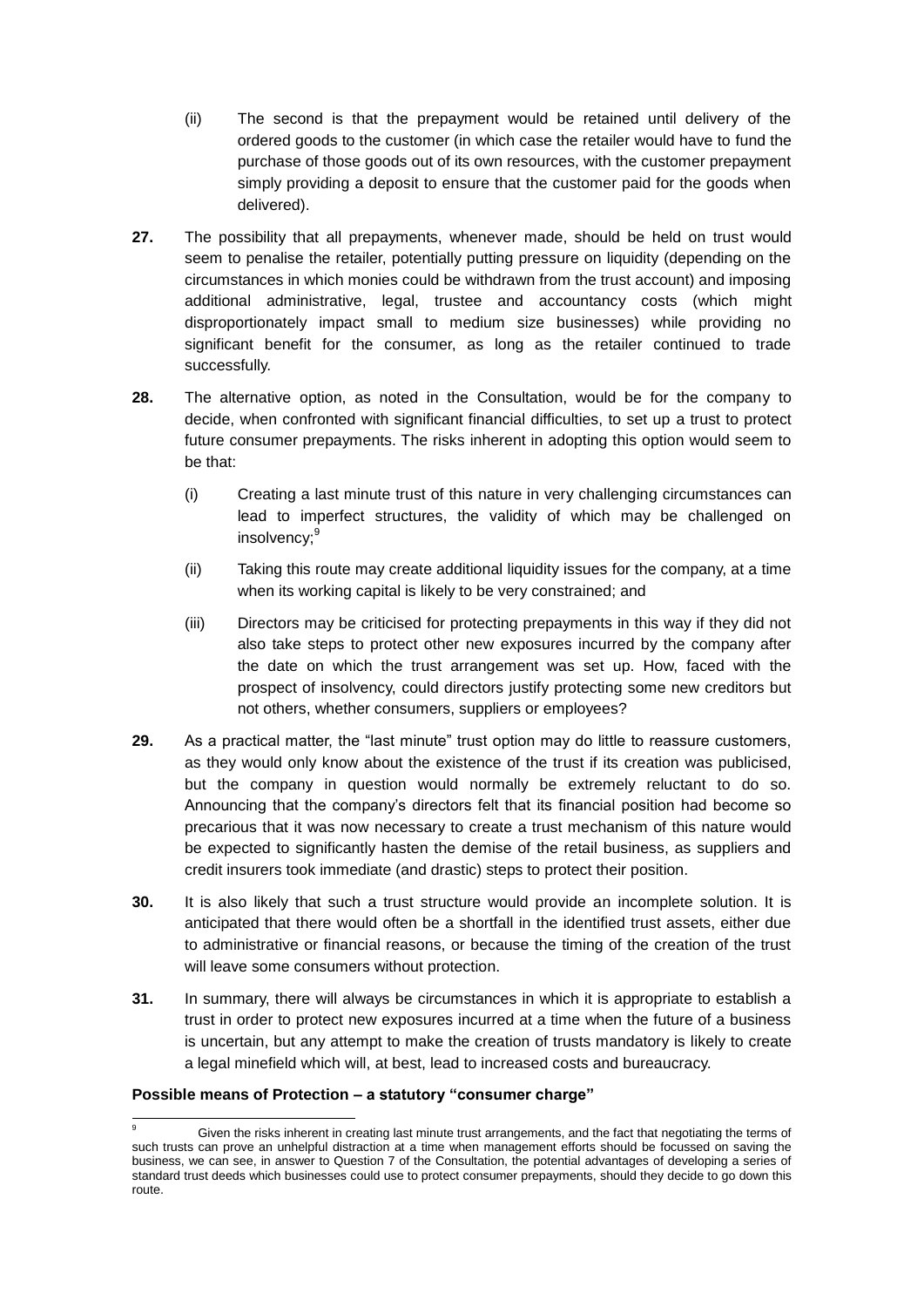- **32.** As noted in our general comments, we agree with the Commission's view that consumer claims as a whole should not be given priority over the claims of the company's other unsecured creditors. We are, however, not convinced by the Commission's arguments for providing additional protection in relation to a limited category of consumer claims.
- **33.** We therefore have significant reservations about creating a permanent first ranking floating charge securing certain types of consumer claim, both for policy reasons and because the creation of such a charge would give rise to intercreditor and enforcement issues in circumstances where lenders require the retailer to grant them a typical security package.
- **34.** To take one example, having to notify the "consumer charge" security trustee of an intention to appoint an administrator, as would be required by Paragraph 15(1) of Schedule B1 to the Insolvency Act, could well delay the enforcement process and thereby potentially increase the overall loss to creditors, particularly where the "consumer charge" security trustee was not in a position to respond swiftly.
- **35.** We are also unclear, as a practical matter, how a retailer would comply with this requirement where, for example:
	- (i) It has already created security which prohibits the creation of further floating charges; or
	- (ii) The retailer is not an English company and is incorporated in a jurisdiction which does not recognise the concept of a floating charge; or
	- (iii) The retailer has separate companies for each store would there be a floating charge created by each company to cover all prepayments made to any member of the group or would each company create a floating charge to cover the specific prepayments which it had received (in which case, would there be limitations on each company's ability to transfer cash to other group companies, such as a group treasury company, in order to maintain the value of the floating charge which they had created?)
- **36.** It also appears possible that, if floating charge realisations were only sufficient to pay the "*prescribed part*" (payment of which would rank ahead of any liabilities secured by the floating charge) and those consumers benefitting from the floating charge would not share in the "prescribed part" payment<sup>10</sup>, this proposal could potentially leave those creditors who made prepayments with cash or by cheque worse off, in terms of recoveries from the insolvent company, than those who made prepayments by credit or debit card.
- **37.** Overall, given the complexities involved in the "consumer charge" option, we feel that (while not recommending this option) granting preferential status to such claims would be a more practical solution than the "consumer charge", if it were decided, as a matter of policy, to give such claims priority status on insolvency. It would also be better for the relevant consumer, given the prior ranking nature of a preferential claim and the gradual erosion of the value of a floating charge.

### **Possible means of Protection – Bonding/Insurance**

**38.** Requiring retailers who accept prepayments above a certain level to have either insurance or bonding in place would seem an attractive option, assuming that a market for providing such cover could be developed, but:

 $10$ 

As implied by Section 7.12 of the Consultation Summary.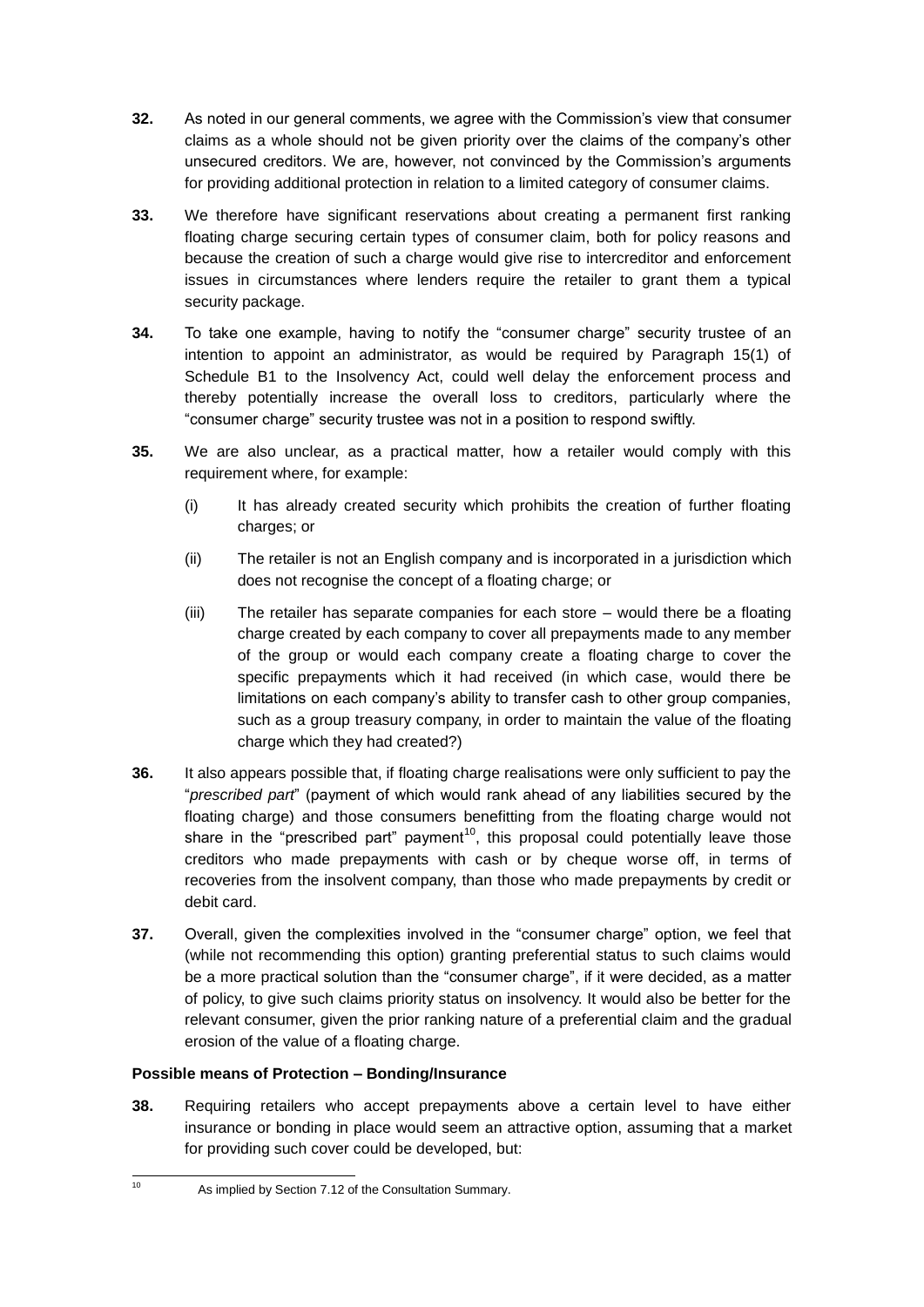- (i) This solution would work most effectively if the insurer was required to provide cover, whatever the financial position of the retailer, and could not, as with credit insurers, withdraw cover if faced with what they saw as an unacceptable credit risk. The practical concern is that an insurer faced with a retailer in financial difficulties might attempt to withdraw cover at the very time when it was most needed or might significantly increase the premium, both of which could accelerate the demise of the retailer;
- (ii) As noted in the Consultation,  $11$  customers may, based on the experience of other protection schemes, be required to take steps to register for prepayment protection, potentially within a relatively tight deadline. Those who failed to do so, whether because they lacked on-line access, were averse to filling in forms or simply forgot, would potentially be left in the same position on the retailer's insolvency that they are in today; and
- (iii) It is unclear how any generic industry-wide solution covering all retailers who took prepayments in relation to the provision of goods or services would interact with existing, more bespoke, schemes which were tailored to the specific requirements of certain sectors (such as the ATOL and ABTA arrangements applicable to the travel industry).

We would, however, encourage the Commission to explore the viability of this option further.

### **Proposals 4, 5, 6 and 7 – A need for regulation?**

- **39.** We doubt, in response to the question posed in Section 6.6 of the Consultation Summary, that it would be possible to limit any new regulation to identified "*high risk areas*", as the risk of insolvency depends not only on the sector in which a retailer is operating, but also on factors such as the strength of its balance sheet, the availability of additional funding to address any liquidity concerns, the ability of the management team, brand strength, its e-shopping offering, store location and correct stock choice and pricing.
- **40.** As a general point, we would also argue that the costs and time involved in satisfying any new mandatory regulation should be commensurate with the size of the problem that the new regulation is seeking to address.

### **Gift cards and vouchers**

- **41.** In this context, we agree with the view expressed in the Consultation that most gift cards and vouchers should not be regulated. Introducing a mandatory regulatory regime to protect the holders of gift cards would seem disproportionate, as while this is often an emotive issue at the time of a retail insolvency and one which may generate media interest, the size of the problem appears to be comparatively insignificant, with the cited average loss of *Zavvi* gift card holders, to take a figure at the lower end of the range, being only £8.12.
- **42.** We assume that the most likely mandatory regime would involve a percentage of any gift card which is sold being paid to a central body, which would then deal with any compensation claims on the retailer's insolvency. While the cost of setting up and running a system of this type would presumably represent only a small proportion of the £5.4 Billion per annum figure for the gift card and voucher market cited by the UK Gift

At Section 6.43.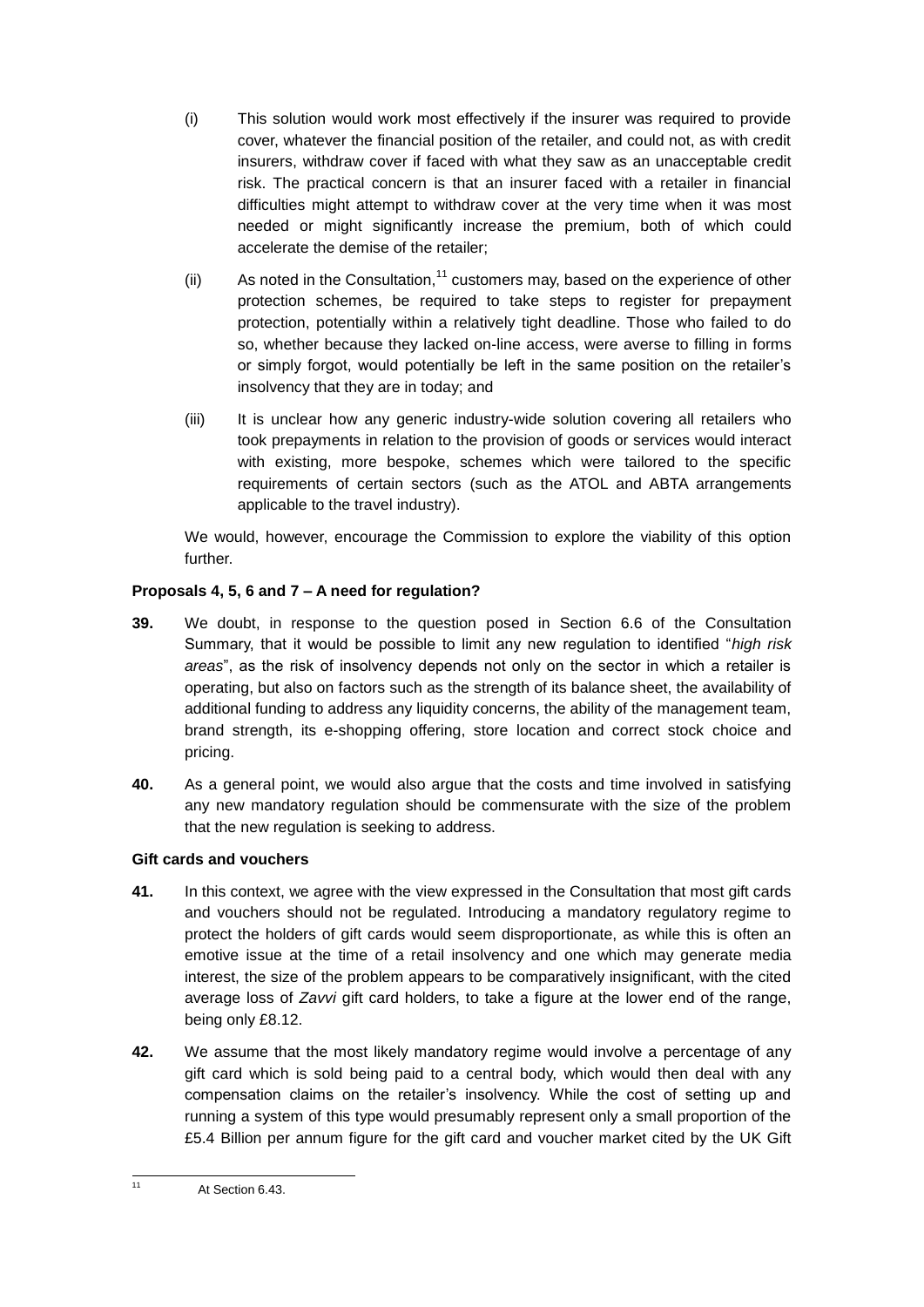Card and Voucher Association, the key question is how much value such a body would deliver in practice, given the size of the claims that it would typically be dealing with and the frequency with which such claims are likely to be made.

- **43.** On balance, our view is that, it would seem hard to justify forcing those who sell gift cards or vouchers to fund a mandatory system of this type, in circumstances where it is probable that the administrative cost of dealing with many of the claims made would exceed the amount claimed, particularly taking into account the need for the potentially expensive checks and balances which would be required to deter fraud.
- **44.** Introducing any form of mandatory protection in relation to gift cards or vouchers could also, we believe, lead to confusion and unintended consequences. To take five potential issues:
	- (i) Would such protection extend to those gift cards which were paid for by credit or debit card (thereby making the card issuer the main beneficiary of this protection), or would it be limited to cards paid for by cash or by cheque, in which case how would the holder, often the beneficiary of a gift, be able to prove how payment was made?
	- (ii) Would such protection apply to gift cards which could be used at a wide variety of retailers, should one of those retailers cease to honour those gift cards, or would such protection be limited to simple contractual promises from a single retailer to provide goods or services up to certain value in circumstances where that retailer has become insolvent and is no longer accepting gift cards?
	- (iii) Would such protection extend to business to business transactions, which the Consultation notes "*now account for about half of the market*",<sup>12</sup> or, given the focus on consumer protection, would it extend only to consumers, in which case what, other than a mandatory registration scheme, would prevent the owner of a business from giving gift vouchers which were worthless in its hands, to relatives or employees, for whom those vouchers would have real value?
	- (iv) If, however, customers were required to register for such protection, would it be realistic to expect those returning from a shopping trip to go on-line and register for protection when they had only purchased a gift voucher for £5 or £10?<sup>13</sup>
	- (v) If such a system was considered necessary, despite its cost, in order to maintain consumer confidence, would its existence result in the purchaser of a business feeling under less pressure to honour gift vouchers in order to maintain goodwill, or in the administrators of the insolvent retailer losing the ability to use the promise of honouring gift vouchers as a tool to increase footfall and sales, as occurred during the *Borders* administration?
- **45.** While noting the Commission's desire to increase consumer awareness as to whether gift cards or vouchers are protected, we would question whether the best solution would be to require the providers of a voucher to state in its terms and conditions whether or not any protection was in place in the event of insolvency. There are two main reasons for this:
	- (i) The first is that "*protection*" may take many forms. The voucher might state, for example, that protection was in place, in the form of a parent company guarantee. An individual consumer might take comfort from this, but the value of

 $12$ <sup>12</sup> Section 7.12 of the Consultation.

<sup>13</sup> A possibility suggested by Section 5.12 of the Consultation Summary.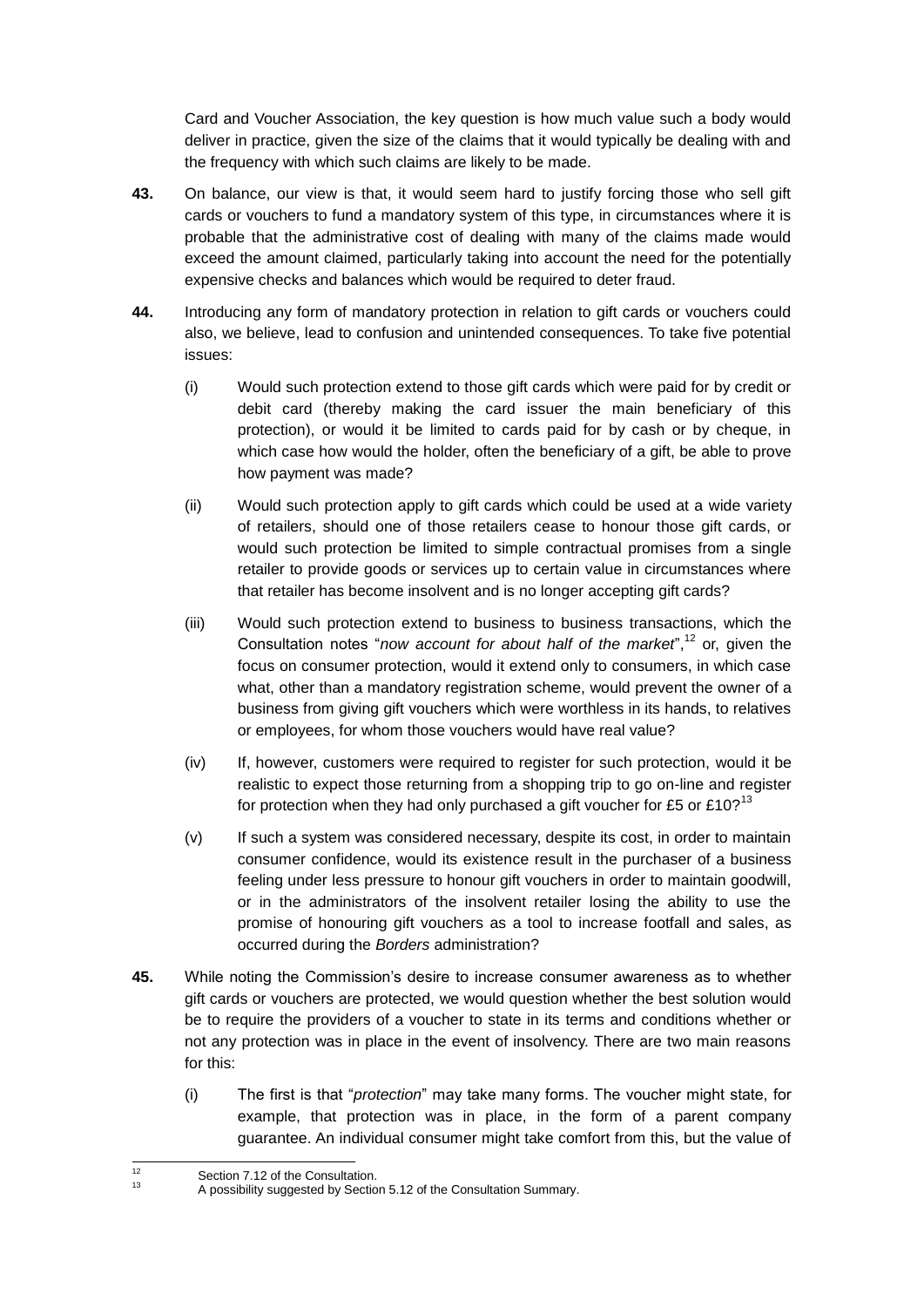this protection could well prove illusory, should the problems faced by the subsidiary impact on its parent.

(ii) The second is that, as a practical matter, it feels improbable that (for example) a relative looking for a last minute £10 gift for a young nephew, with a queue forming behind them, would, prior to making that purchase, read the terms and conditions of the voucher (if available) and then make a decision as to whether or not to proceed with the purchase based on that review.

#### **Savings schemes**

- **46.** We can see a much stronger argument that firms should be prevented from marketing a scheme in a way which suggests that it is suitable as a savings vehicle unless it protects the funds in some way, preferably by setting up a trust or through bonding arrangements. In particular:
	- (i) the potential customer exposure (using the *Farepak* £400 per customer figure as a benchmark);
	- (ii) the relatively limited number of retailers operating such schemes; and
	- (iii) crucially, the fact that any retailer who cannot comply with the new regulatory regime could simply change the way in which their product was marketed;

would all seem to make this an appropriate area for further regulation.

#### **Voucher Intermediaries**

- **47.** We were not entirely clear how Proposal 7 fitted into the general scope of the Consultation, as while "Voucher Intermediaries" sell gift vouchers, their position seemed broadly similar in many respects to other service providers who might require some form of up-front payment or deposit in relation to the provision of services at a future date.
- **48.** As noted in Sections 6.17 and 6.18 of the Consultation Summary, whether or not this business model is potentially problematic from the consumer's point of view depends on how the voucher intermediary runs its business. If it is well run, with sufficient liquidity, there is no obvious reason why that business should be penalised by the imposition of additional regulation.
- **49.** Other operators may run their business less prudently, but any consideration of whether "aggressive" operators should face additional regulation seems to stray into a much wider debate about "high risk" businesses, and the level of protection which should be granted to the creditors of such businesses, the implications of which go considerably wider than the retail sector.

#### **Deposits for furniture and home improvements**

**50.** Turning to the question of protecting deposits, we felt that any mandatory deposit protection scheme would create very much the same issues to those discussed above in relation to a mandatory trust mechanism. In particular, would the mandatory deposit protection scheme apply to all deposits (which, as we noted above in relation to trusts, would penalise the retailer while delivering little positive benefit to the consumer, as long as the retailer was clearly solvent), or would the retailer only be required to transfer the deposit into the scheme when it was facing financial difficulties (and, if so, what would be the trigger for making such transfer)?

### **Proposal 8 – Limited preferential status for consumers**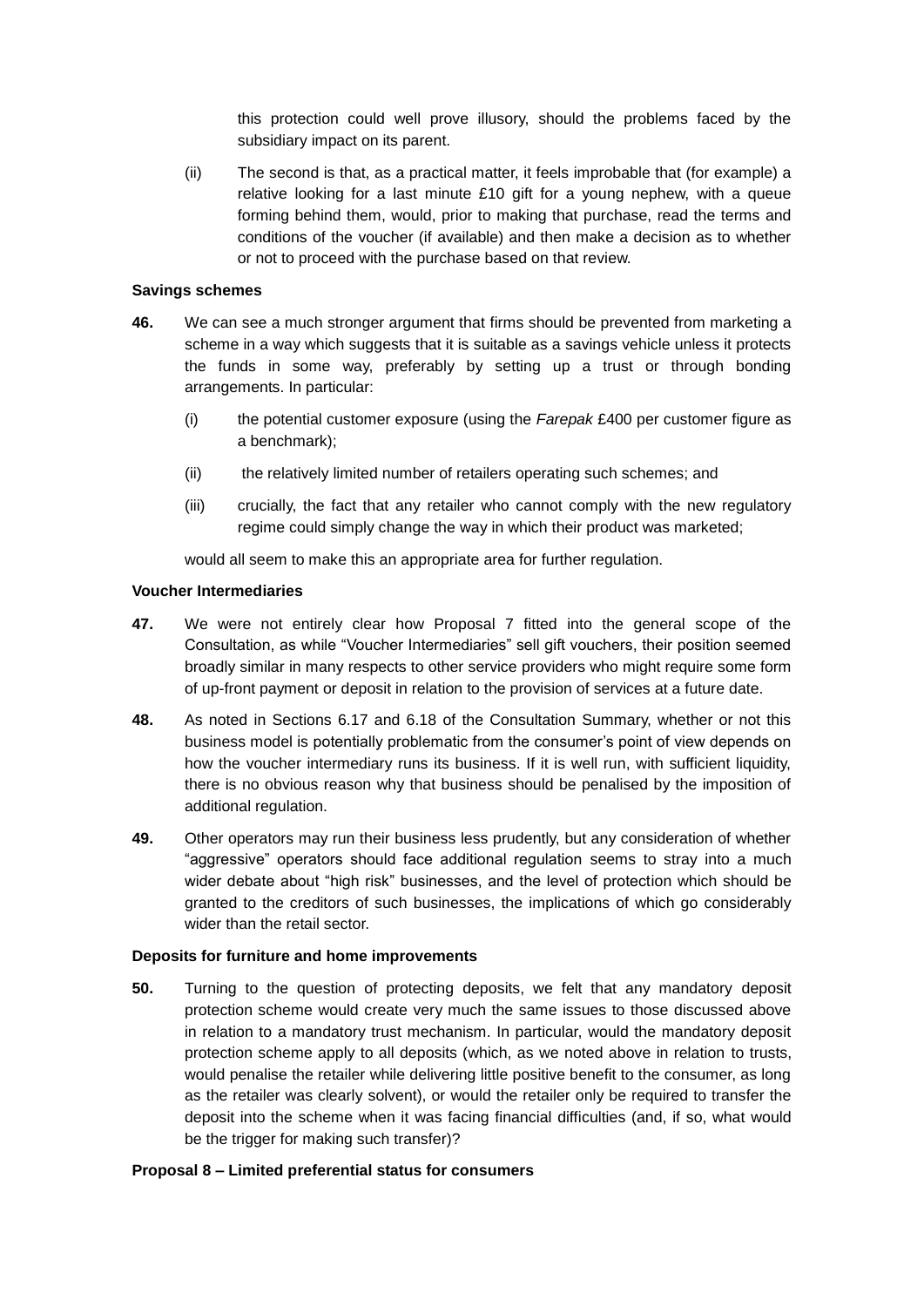- **51.** As noted in our general comments, we agree with the Commission's view, following the approach adopted by the *Cork Committee,* that consumer claims as a whole should not be moved up the repayment hierarchy and that they should therefore not be given priority over the claims of the company's other unsecured creditors.
- **52.** We do, however, have significant reservations about the proposal that a limited category of such claims (namely prepayments and purchases of gift vouchers where a payment in excess of £100 was made with cash or by cheque) should be granted preferential status, ranking ahead of (for example) the unsecured claims of employees, small businesses which supply the retailer, contractors, customers with defective products and, most significantly, those consumers who made payment with a debit or credit card.
- **53.** We understand that it may be argued that the main objective of granting such claims preferential status would be to give the company in administration a further economic motivation to fulfil orders, but we would suggest that in many cases the question of whether or not an order would be fulfilled would still depend, given the other priorities of the administration on (i) the cost of fulfilling that order, (ii) whether the company had sufficient funds available with which to meet that cost and (iii) the amount payable on fulfilment of that order.
- **54.** We were also unclear as to the precise mechanics of what was proposed. Specifically:
	- (i) Would the proposed category of "second tier" preferential claims rank ahead of, or behind, the "*prescribed part*" reserved for payment of unsecured claims under Section 176A of the Insolvency Act? If this payment were to rank ahead of the prescribed part, the new "second tier" preferential claims might, depending on the level of floating charge realisations, partially or totally use up the cash otherwise available to pay other consumers their share of the prescribed part.<sup>14</sup>
	- (ii) Where the retailer operates through a number of companies, would the preferential status extend to a group treasury company into which all prepayments and other cash were swept at the end of every day? If not, the most likely beneficiaries of this proposal would be those lenders who had taken a floating charge over the assets of that treasury company as part of a typical group security package, while those losing out might, as noted above, be the company's unsecured creditors.<sup>15</sup>
- **55.** In summary, the proposal that prepayments and purchases of gift vouchers which were made by cash or cheque in excess of £100, should be granted preferential status would appear to be a slightly more practical, but still problematic, variant of the "consumer charge" option discussed above, presenting many of the same problems.
- **56.** There is also a risk that this solution could have an unintended consequence, as giving preferential status to payments by cash and cheque might give rise to a (mistaken) belief that you were better off, in terms of insolvency protection, paying by cash or cheque than paying using a credit or debit card.

### **Proposals 9 and 10 - Amending the Sale of Goods Act 1979**

**57.** The proposals that:

 $14$ It might be argued that such prescribed part payments are likely to be so small that the other consumers would not notice, but this would be to ignore the policy considerations underlying the introduction of the prescribed part. <sup>15</sup> Which would be an unfortunate outcome, given the Commission's stated concern "*about a body of legal* 

*rules which allows floating charge holders to benefit from additional deposits taken from consumers at a time when those "in the know" realise that contracts may not be fulfilled" -* Section 7.3(3) of the Consultation Summary.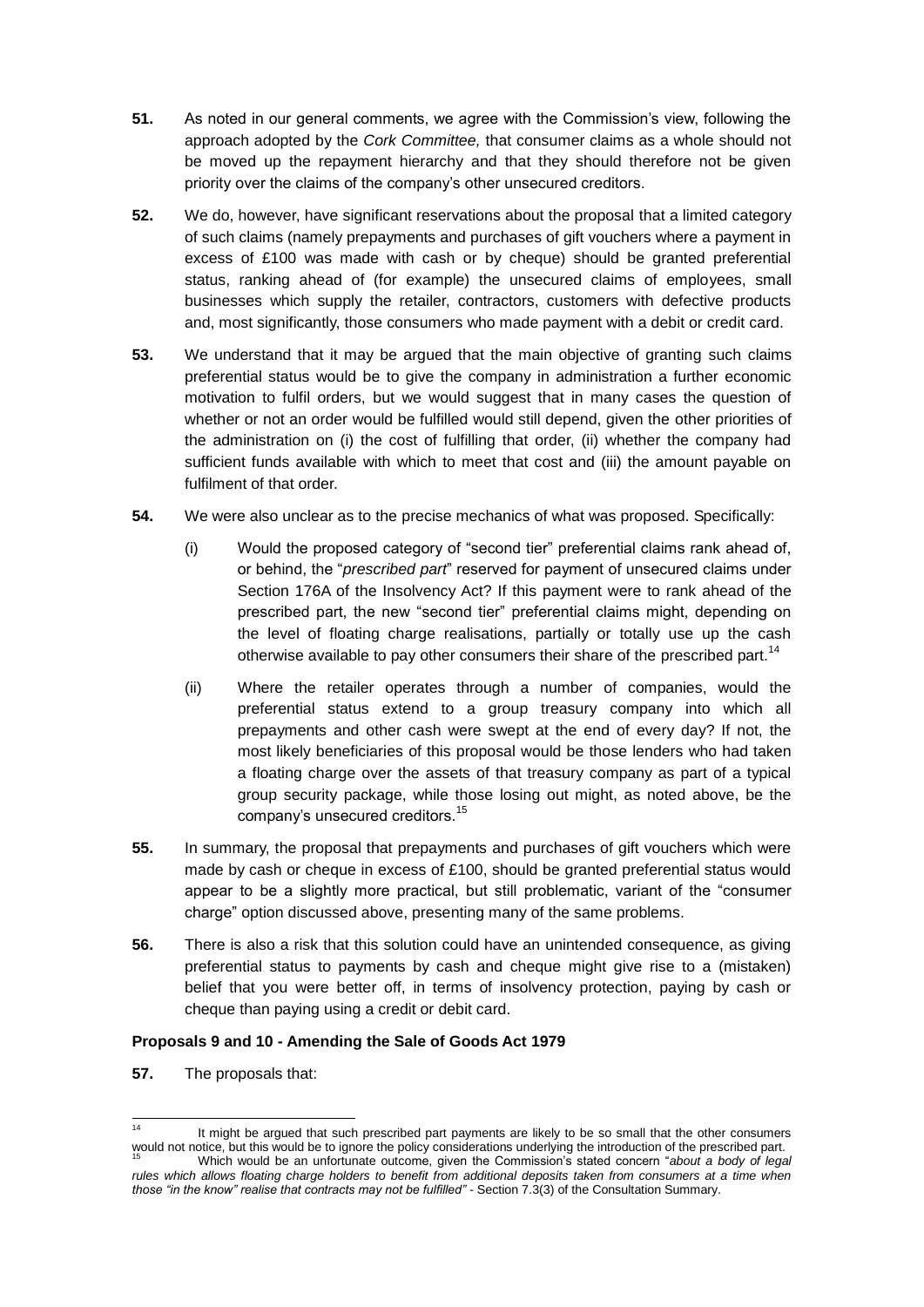- (i) in consumer contracts for specific goods, ownership should pass on conclusion of the contract, even where the seller is required to do something further to the goods (such as adapt them to the buyer's specifications); and
- (ii) in consumer contracts for unascertained or future goods which are not identified at the time of the contract, ownership should be transferred when the goods are identified for fulfilment of the relevant contract,

both have an initial attraction where the goods in question are owned by the retailer, or where the retailer has authority to sell them on behalf of the legal owner. Making this the default position, unless the parties agree otherwise, would arguably be consistent with the expectations of most customers without a legal training when they are, in their view, "buying" an item.

- **58.** The position is, however, possibly more complex than it initially appears. In many cases, the goods in question will be subject to a retention of title (or ROT) clause. This will generally not prevent title from passing to the customer, as the retailer is normally expressly or impliedly permitted to on-sell goods which are subject to ROT claims in the ordinary course of business. There may, however, be cases where the supplier's terms of business do not permit an on-sale before the supplier has been paid in full for the goods in question.
- **59.** This will, we believe, be a very unusual scenario, but it would be important to ensure that any new statutory provision contemplated by these proposals does not limit the existing protections contained in Section 21 of the Sale of Goods Act, which provides that "*where goods are sold by a person who is not their owner, and who does not sell them under the authority or with the consent of the owner, the buyer acquires no better title to the goods than the seller had, unless the owner of the goods is by his conduct precluded from denying the seller's authority to sell*."
- **60.** In addition, in order to protect the position of the retailer, particularly if even the payment of a small deposit was sufficient to transfer title to specific goods, it would be important to make it clear that any new statutory provision contemplated by these proposals does not limit the retailer's existing statutory protection, as set out in Section 39(1) of the Sale of Goods Act, which gives a seller a lien on the goods which have been sold and (although not specifically referred to in the Consultation Summary) also gives the seller the specific right, while the goods remain in the seller's possession, to sell the goods if they are not paid for in accordance with the terms of the contract.<sup>16</sup>
- **61.** A further point arises in relation to warehouse liens, as the goods may (particularly in the case of on-line retailers) be owned by the retailer but stored in a warehouse. If the owner of that warehouse has the right to exercise a lien over that stock until any outstanding storage costs have been paid in full, would title pass to the customer despite the existence of that lien?
- **62.** Overall, the proposed changes to the Sale of Goods Act may seem to be relatively straight-forward, but, as acknowledged in the Consultation (see paragraph 13.48), the changes would have relatively limited effect and as such we question whether a proposal for a statutory change is a proportionate response to address the number of issues that arise in practice.

<sup>16</sup> This power would go some way to addressing the concern raised in Section 13.36 of the Consultation that an immediate transfer of ownership may create difficulties where a customer does not pay for the goods.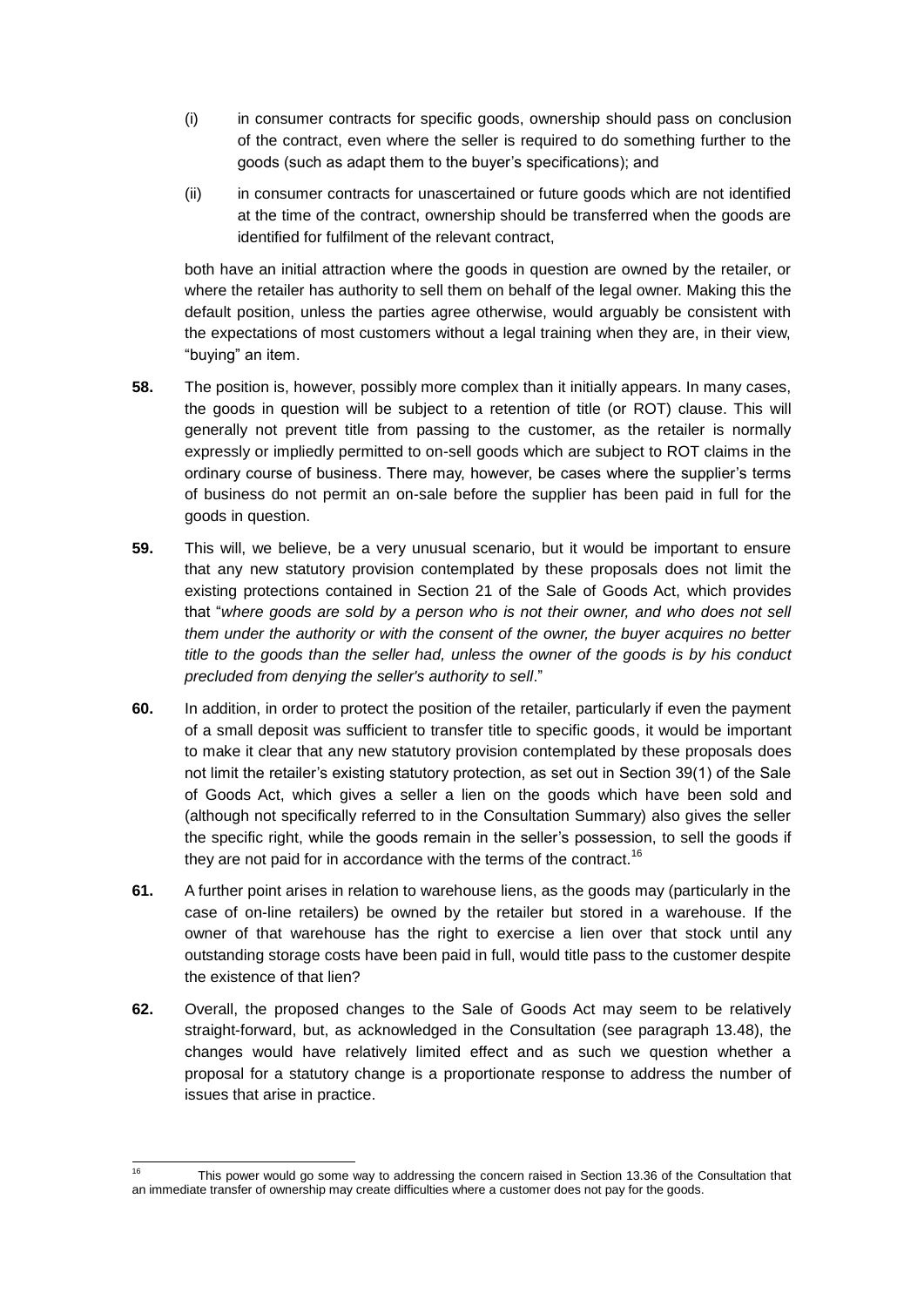**63.** In addition, we believe that there may some related points (such as the status of warehouse liens, protecting the rights of suppliers with ROT claims, ensuring that the retailer retains the right to sell the goods in question if they are not paid for and providing guidance as to what amounts to the "identification" of goods for these purposes and when goods can be treated as "specific") which would need to be addressed. Given these complexities, we query whether any changes would ultimately simplify the position for the benefit of consumers.

### **Other areas for consideration**

- **64.** The Consultation asks whether there other sectors in which consumer prepayments are particularly problematic in the event of retailer insolvency. One such area which may require further consideration, although not in the traditional retail sector, is that of companies, other than banks, which carry out foreign currency transfers. The typical business model of such companies involves taking a customer's payment in  $E$  sterling and arranging for a recipient located in another jurisdiction to be paid an equivalent amount in the currency of that jurisdiction a few days later.
- **65.** There are a number of variants of this business model, including *Hawala*, where a customer gives money to a hawaladar which then is banked in the UK, with an equivalent amount being given in rupees to the recipient, usually in Pakistan. The risks for the customer inherent in a Hawala structure have been identified in a number of cases, most recently Mirza v Dayman<sup>17</sup>.
- **66.** Using foreign currency transfer companies to make payments to acquire a property aboard, or to make payments to relatives in another country, will often prove a commercially attractive option, as such companies generally charge lower fees than banks, and offer better exchange rates. Customers making payments through such companies may, however, be unaware that they are at greater risk, in the event of the relevant company's insolvency, than if they had made the payment through a bank.
- **67.** Given that the amounts involved may be very significant for the individual in question, we believe that this sector may merit further consideration, in relation to possible customer protection measures.

Yours faithfully

# THE CITY OF LONDON LAW SOCIETY INSOLVENCY LAW COMMITTEE

### © CITY OF LONDON LAW SOCIETY 2015

All rights reserved. This paper has been prepared as part of a consultation process. Its contents should not be taken as legal advice in relation to a particular situation or transaction.

[2015] EWHC 1902 (QBD)